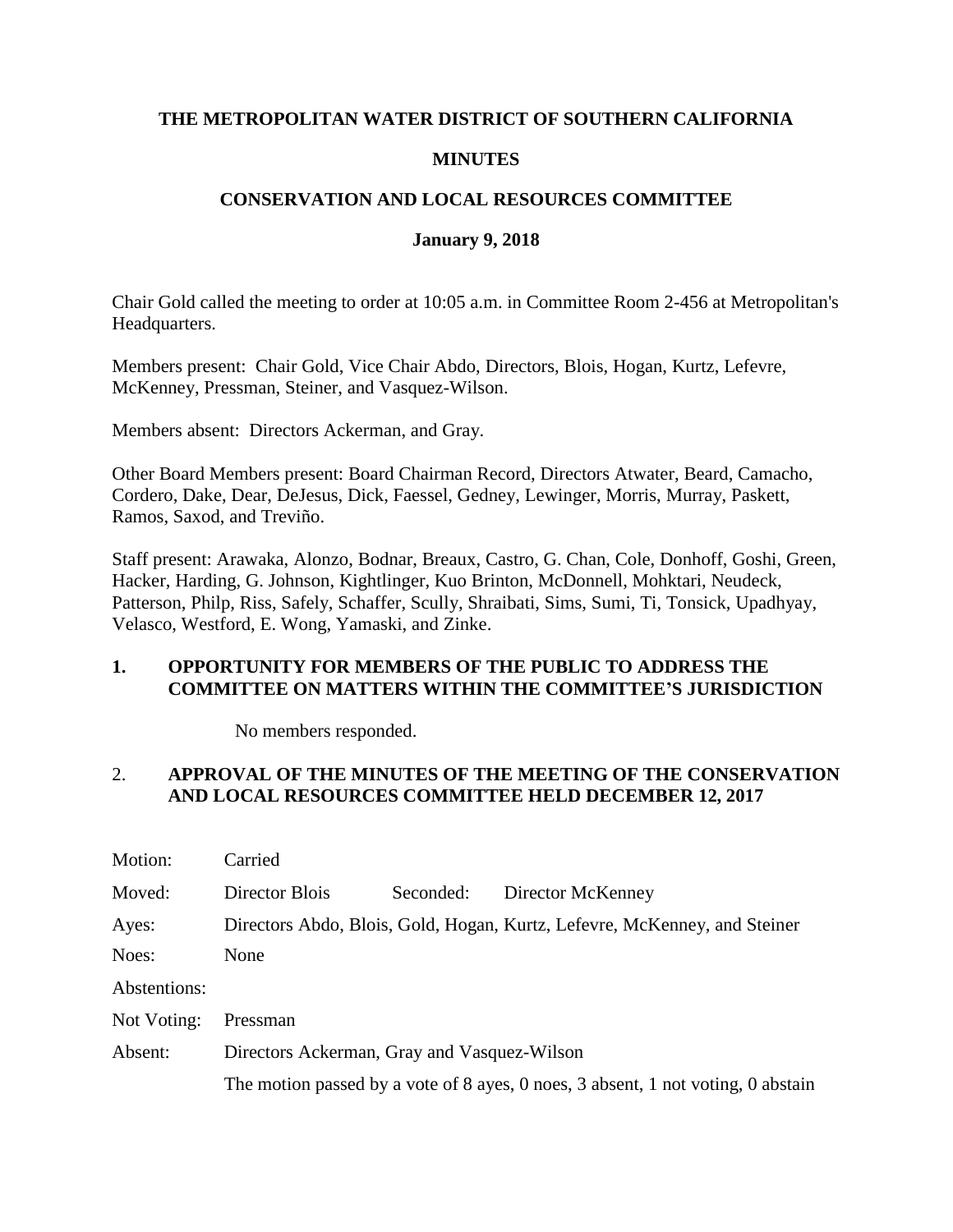#### **3. CHAIRMAN'S REPORT**

#### **4. COMMITTEE ITEMS**

a. Subject: Update on Conservation Program Presented by: Bill McDonnell, Manager, Water Efficiency Team

Bill McDonnell's presentation provided a summary and review of conservation program activities. Mr. McDonnell also gave an overview of the Innovative Conservation Program (ICP) and highlighted the Unmaned Aerial Systems Study. In this study, drones were used to collect data for possible use in irrigation management and water savings.

b. Subject: Report on Stormwater Capture and Flows to the Ocean Presented by: Matt Hacker, Resource Specialist, System Analysis Unit

Brandon Goshi, Manager, Water Policy & Strategy, gave some perspective on proposed

conservation modifications and local resource development. He described the overall framework for meeting IRP goals for local water supplies for the region.

Matt Hacker provided an overview of stormwater recharge and flows to the ocean in the service area. He described how precipitation and subsequent stormwater is used and flow out of the watersheds in the Metropolitan service area.

Staff responded to questions regarding watershed legislation, the study on stormwater capture being prepared by the Southern California Water Committee and the IRP goal from stormwater.

c. Subject: Groundwater Conditions Update

Presented by: Matt Hacker, Resource Specialist, System Analysis Unit

Matt Hacker provided an update on groundwater conditions in the Metropolitan service area. He gave a summary of past groundwater board activities and reviewed current groundwater conditions which included groundwater production, recharge, basin levels and storage space. He identified that precipitation and natural or passive recharge have declined in the last 20 years and the current deficit in groundwater storage is approximately 1.2 MAF.